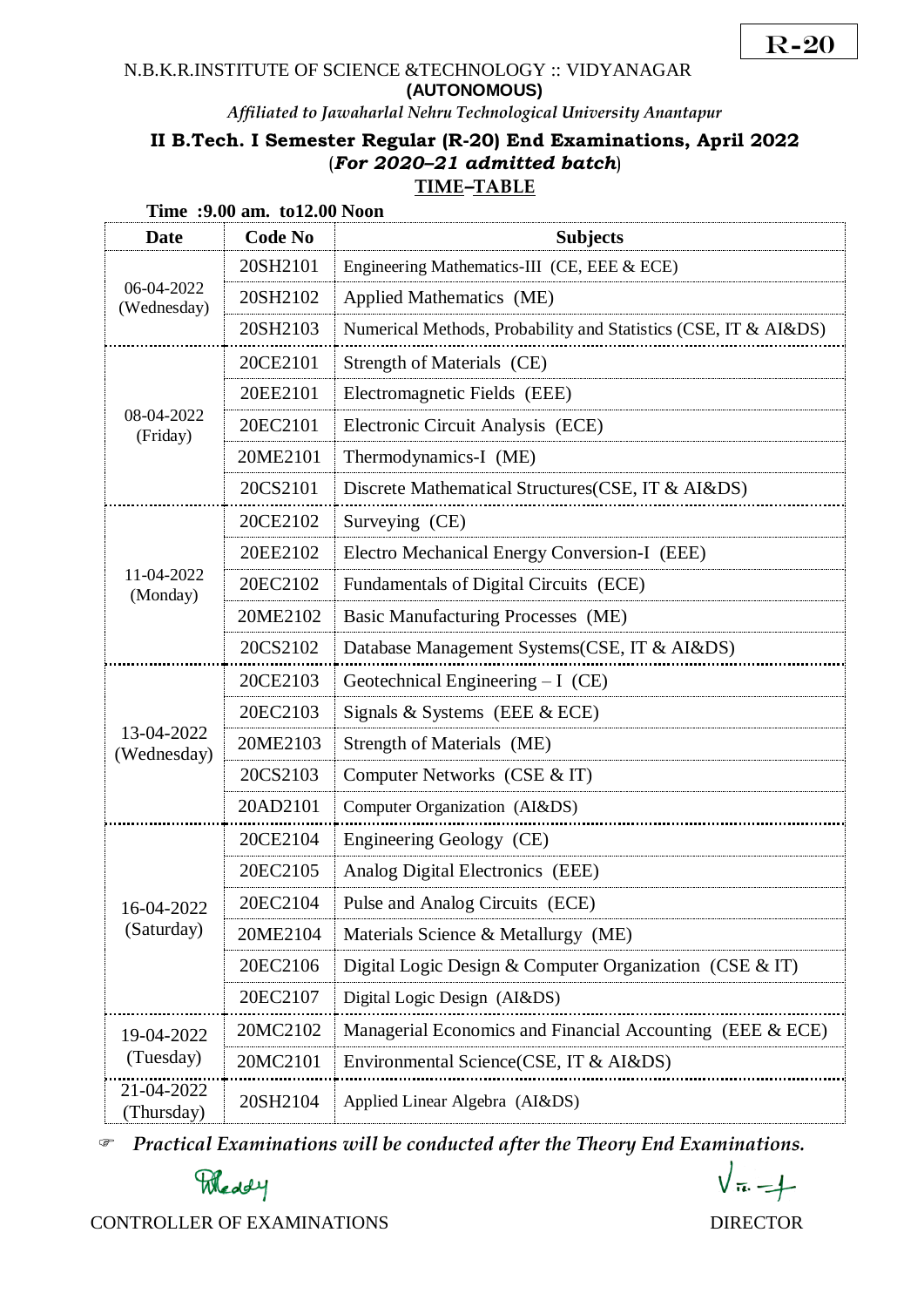## N.B.K.R. INSTITUTE OF SCIENCE &TECHNOLOGY :: VIDYANAGAR **(AUTONOMOUS)**

# **II B.Tech. I Semester Supplementary (R-19) End Examinations, April 2022** (*For 2019–20 admitted batch*)

# **TIME***–***TABLE**

#### **Time :2.00 pm. to 5.00 pm.**

| <b>Date</b>               | <b>Code No</b> | <b>Subjects</b>                                           |
|---------------------------|----------------|-----------------------------------------------------------|
| 06-04-2022<br>(Wednesday) | 19SH2101       | Engineering Mathematics – III (CE, EEE, ECE $\&$ ME)      |
|                           | 19SH2102       | Numerical Methods, Probability and Statistics (CSE & IT)  |
| 08-04-2022<br>(Friday)    | 19CE2101       | Strength of Materials (CE)                                |
|                           | 19EE2101       | Electromechanical Energy Conversion - I (EEE)             |
|                           | 19EC2101       | Electronic Circuits (ECE)                                 |
|                           | 19ME2101       | Strength of Materials (ME)                                |
|                           | 19CS2101       | Computer Organization (CSE & IT)                          |
|                           | 19CE2102       | Fluid Mechanics (CE)                                      |
|                           | 19EE2102       | Power Systems $-I$ (EEE)                                  |
| 11-04-2022                | 19EC2102       | Fundamentals of Digital Circuits (ECE)                    |
| (Monday)                  | 19ME2102       | <b>Basic Manufacturing Processes (ME)</b>                 |
|                           | 19CS2102       | Object Oriented Programming through JAVA (CSE & IT)       |
| 13-04-2022<br>(Wednesday) | 19CE2103       | Surveying (CE)                                            |
|                           | 19EC2103       | Signals & Systems (EEE & ECE)                             |
|                           | 19ME2103       | Basic Thermodynamics (ME)                                 |
|                           | 19CS2103       | Operating Systems (CSE & IT)                              |
|                           | 19EC2105       | Analog & Digital Electronics (EEE)                        |
| 16-04-2022<br>(Saturday)  | 19EC2104       | Pulse & Analog Circuits (ECE)                             |
|                           | 19EE2103       | Electrical Machines (ME)                                  |
|                           | 19CS2104       | Software Engineering (CSE)                                |
|                           | 19SH2103       | Engineering Economics & Financial Accounting (IT)         |
| 19-04-2022<br>(Tuesday)   | 19MC2101       | Environmental Sciences (CE, EEE, ECE, CSE & IT)           |
|                           | 19ME21MC       | Professional Ethics and Intellectual Property Rights (ME) |

*Practical Examinations will be conducted after the Theory End Examinations.* 

Meddy

CONTROLLE OF EXAMINATIONS DIRECTOR

 $\sqrt{\pi} - 1$